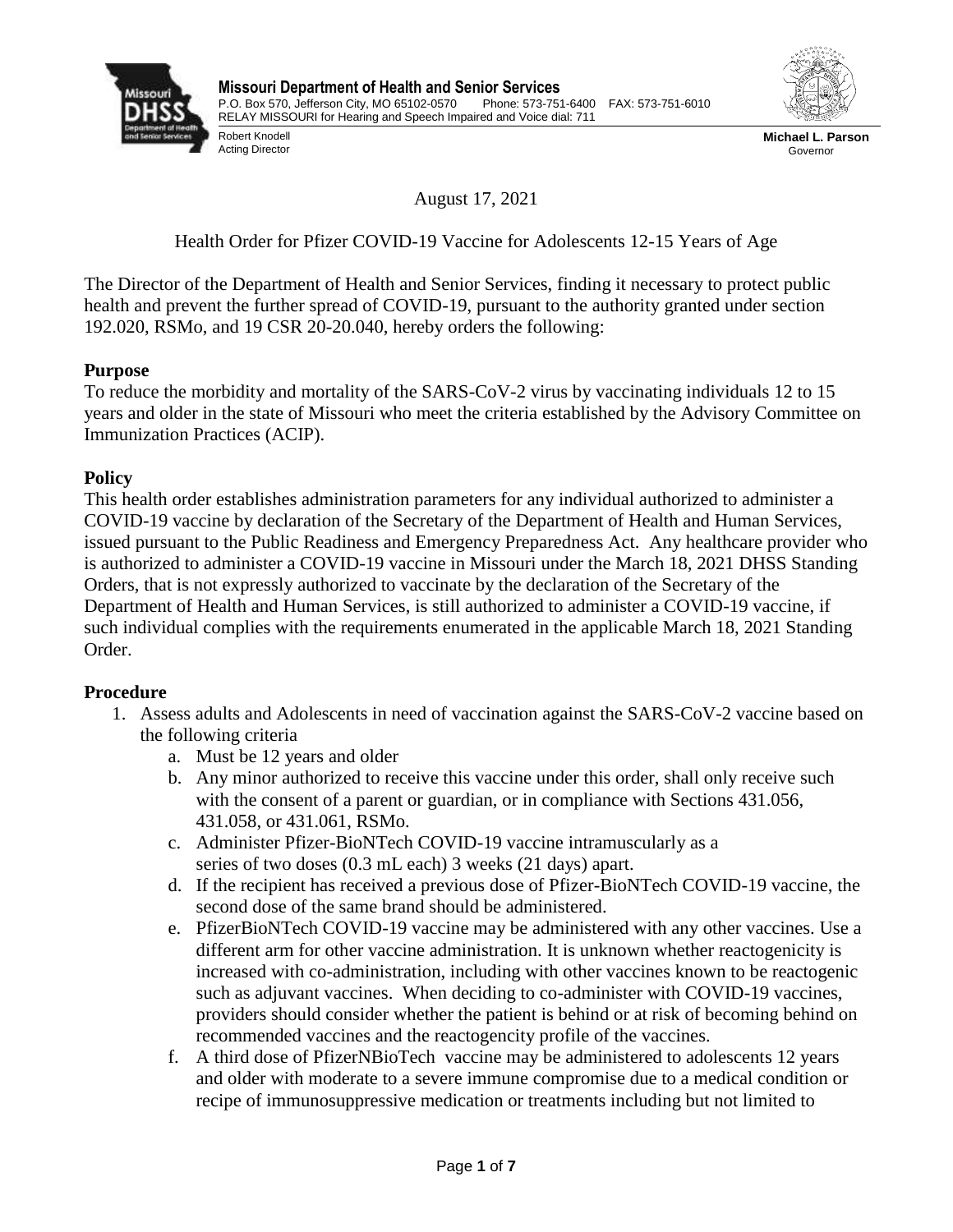- Immune compromised due to undergone solid organ transplantation and taking immune suppressing medications
- Immune compromised due to active treatment for solid tumor and hematologic malignancies
- Immune compromised due to Receipt of CAR-T cell or hematopoietic stem cell transplant (within 2 years of transplantation or taking immunosuppression therapy)
- Moderate to severe primary immunodeficiency (eg., DiGeorge, Wiskott-Aldrich Syndromes)
- Immune compromised due to Advanced or untreated HIV infection
- Immune compromised due to "Active treatment with high-dose" corticosteroids or other drugs that may suppress immune response: highdose corticosteroids (ie., $\geq 20$  mg prednisone or equivalent per day), alkylating agents, antimetabolites, transplant-related immunosuppressive drugs, cancer chemotherapeutic agents classified as severely immunosuppressive, tumor-necrosis (TNF) blocker or other biologic agents that are immunosuppressive or immunomodulatory "
- 2. Screen all adolescents for contraindication and precautions for the SARS-CoV-2 vaccine
	- a. Contraindications
		- i. Under 12 years of age
		- ii. Do not administer Pfizer-BioNTech COVID-19 Vaccine to individuals with known history of a severe allergic reaction (e.g., anaphylaxis) to any component of the Pfizer-BioNTech COVID-19 Vaccine. For more information on vaccine components, refer to the manufactures' package insert https://www.fda.gov/media/144413/download
		- iii. Do not give the SARS-CoV-2 vaccine to an individual who has had an immediate allergic reaction\* of any severity to a previous dose of any mRNA COVID-19 vaccine or any of its components (including polyethylene glycol (PEG)\*\*

\*Immediate allergic reaction to a vaccine or medication is defined as any hypersensitivity-related signs or symptoms consistent with urticarial, angioedema, respiratory distress (e.g., wheezing, stridor), or anaphylaxis that occur within four hours following administration of vaccine or Interim Clinical Considerations for Use of mRNA COVID-19 Vaccines Currently Authorized in the United States at <https://www.cdc.gov/vaccines/covid-19/info-by-product/clinical-considerations.html#Contraindications> \*\* These individuals should not receive mRNA SARS-CoV-2 vaccine at this time unless they have been evaluated by an allergist-immunologist and it is determined that the person can safely receive the vaccine (e.g., under observation, in a setting with advanced medical care available)

- b. Precautions
	- i. Moderate or severe acute illness with or without a fever
	- ii. Delay vaccination in individuals in community or outpatient settings who have a known SARS-CoV-2 exposure until quarantine period has ended, unless individual resides in congregate healthcare setting or resident of other congregate settings (e.g., correctional facilities, homeless shelter)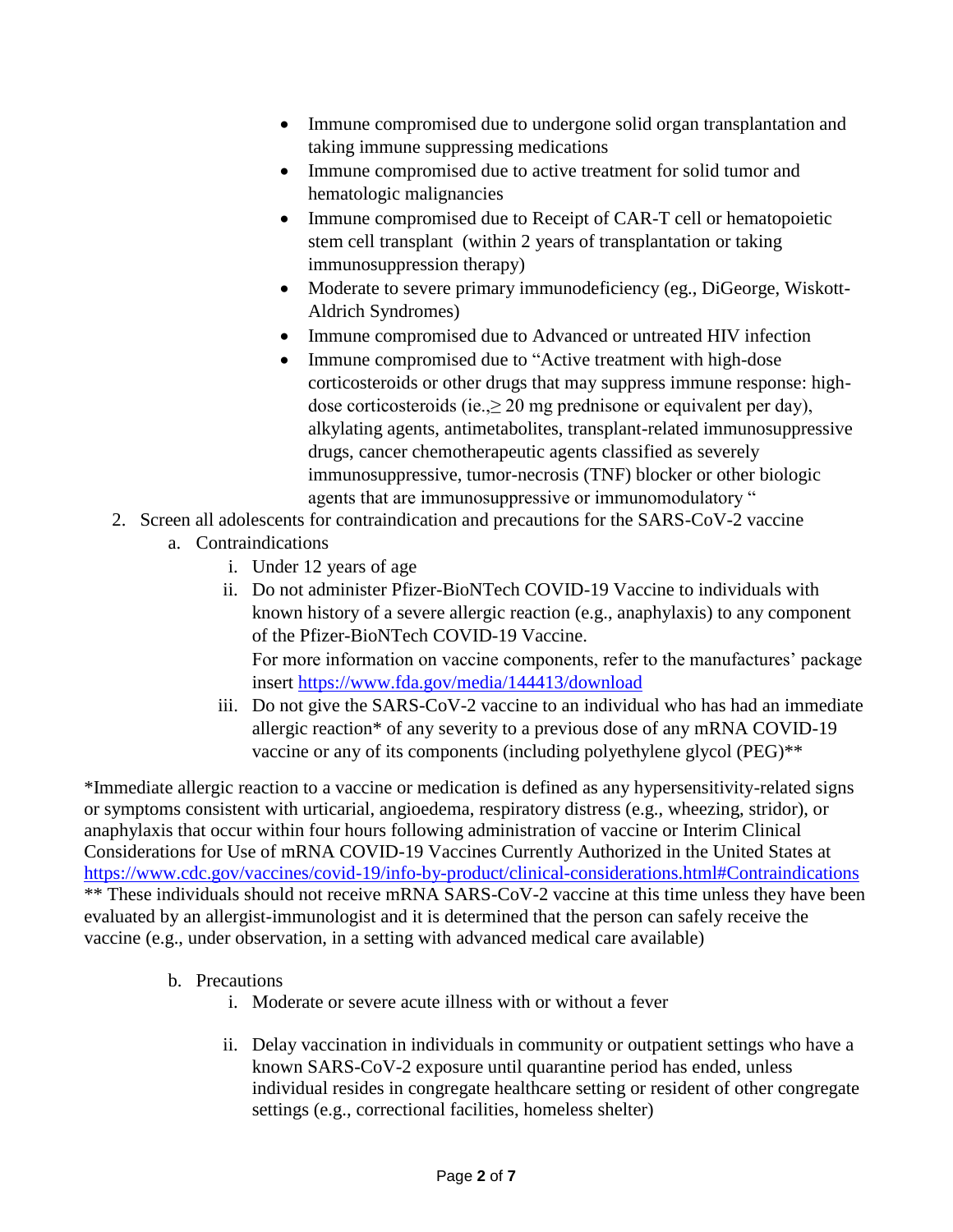- iii. Polysorbate allergy is a precaution to Pfizer-BioNTech COVID-19 vaccine administration (potential cross-reactive hypersensitivity with the vaccine ingredient PEG)
- iv. Defer vaccination for both symptomatic and asymptomatic COVID-19 patients until they have met criteria to discontinue isolation
- v. Delay vaccination if the individual has had passive antibody therapy for COVID-19 until 90 days have passed from completion of said therapy
- vi. Delay vaccination if an adolescent has history of MIS-C until 90 days have passed from the MIS-C diagnosis
- 3. Special Populations for which special counseling is recommended.
	- a. Pregnant females are recommended for vaccine depending on
		- i. Level of COVID-19 community transmission (risk of acquisition)
		- ii. Personal risk of contraction COVID-19 to her and potential risks to the fetus
		- iii. The efficacy of the vaccine
		- iv. The known side effects of the vaccine
		- v. The lack of data about the vaccine during pregnancy
	- b. Lactating (Breastfeeding) is not a contraindication to vaccination
	- c. Immunocompromised
		- i. Persons with HIV infection, other immunocompromising conditions, or who take immunosuppressive medications or therapies
		- ii. Data not currently available to establish safety and efficacy of vaccine in these groups
		- iii. These individuals may still receive COVID-19 vaccine unless otherwise contraindicated
		- iv. Individuals should be counseled about:
			- 1. Unknown vaccine safety and efficacy profiles in immunocompromised persons
			- 2. Need to continue to follow all current guidance to protect themselves against COVID-19
			- 3. Have individuals seeking a  $3<sup>rd</sup>$  dose of the mRNA PfizerBioNTech COVID-19 vaccine complete the Additional mRNA COVID-19 Vaccine Dose Attestation statement
- 4. Routine testing for pregnancy or Antibody testing is not recommended prior to vaccination
- 5. Provide
	- a. Provide the Emergency Use Authorization (EUA) Fact Sheet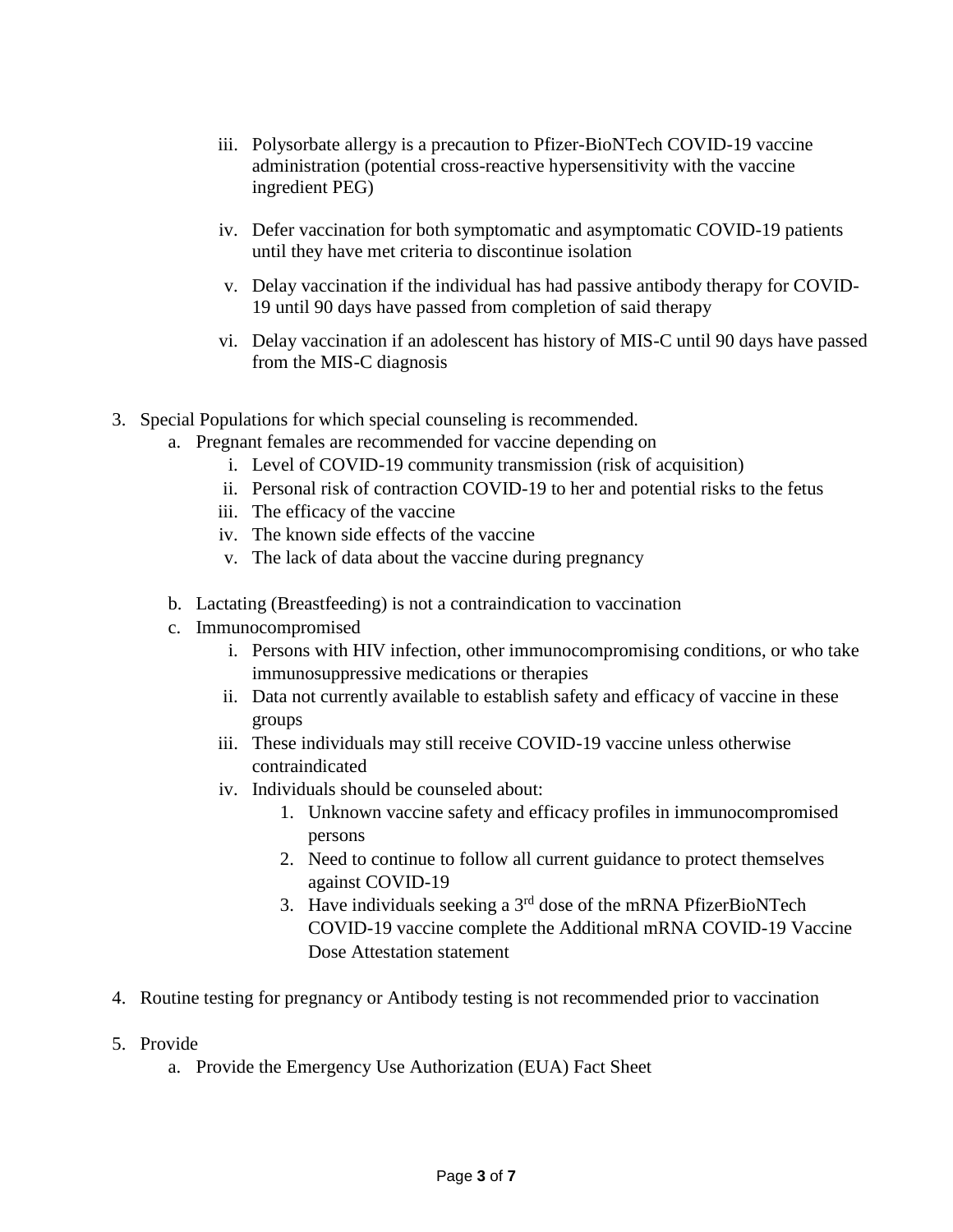- i. Provide all patients (or in the case of minors or incapacitated adults their legal representative) with a copy of the Emergency Authorization Fact Sheet. Provide non-English language if one is available and desired; these can be found at: <https://www.fda.gov/media/144414/download>
- b. Provide the Vaccine Information Statement (VIS)
	- i. Provide all patients (or in the case of minors or incapacitated adults their legal representative) with a copy of the most current federal Vaccine Information Statement (VIS). Provide non-English speaking patients with a copy of the VIS in their native language if one is available and desired; these can be found at [www.immunize.org](http://www.immunize.org/)

## 6. Prepare the vaccine

a. Choose the correct needle length and gauge for an intramuscular injection

| Age of child or<br>adolescent | needle length/gauge   | injection site    | dose /route           |
|-------------------------------|-----------------------|-------------------|-----------------------|
| children $12 - 15$ years of   | $5/8$ " – 1" 23 gauge | Deltoid Muscle of |                       |
| age                           | needle                | the arm           | 0.3ml/intramuscularly |

- a. Prepare the PfizerBioNTech COVID-19 vaccine
	- i. Thaw the vaccine vial if frozen for 30 minutes at room temperature or for 3 hours in a refrigerator
	- ii. Once thawed remove the cap of the Pfizer vaccine and inject 1.8 ml of 0.9% sodium chloride that comes in the ancillary kit of the vaccine
	- iii. Gently invert the vaccine vial 10 times
	- iv. Document date and time the vaccine was diluted on the Pfizer vaccine vial
	- v. Clean top of Pfizer vaccine vial with alcohol prep pad and with draw 0.3ml of vaccine
	- vi. Discard open vial after 6 hours or after all doses have been removed (Whichever comes first)
	- vii. Due to production at the factory a 6th dose may be removed. However any remaining vaccine that does not equal a full 0.3ml dose should not be pooled with other remaining vaccine to obtain a full 0.3ml dose.
- 8. Administer

| <b>Type of</b> | Age group | <b>Dose</b> | <b>Route</b> | Instruction | <b>Dose Schedule</b> |
|----------------|-----------|-------------|--------------|-------------|----------------------|
| <b>Vaccine</b> |           |             |              |             |                      |
|                |           |             |              |             |                      |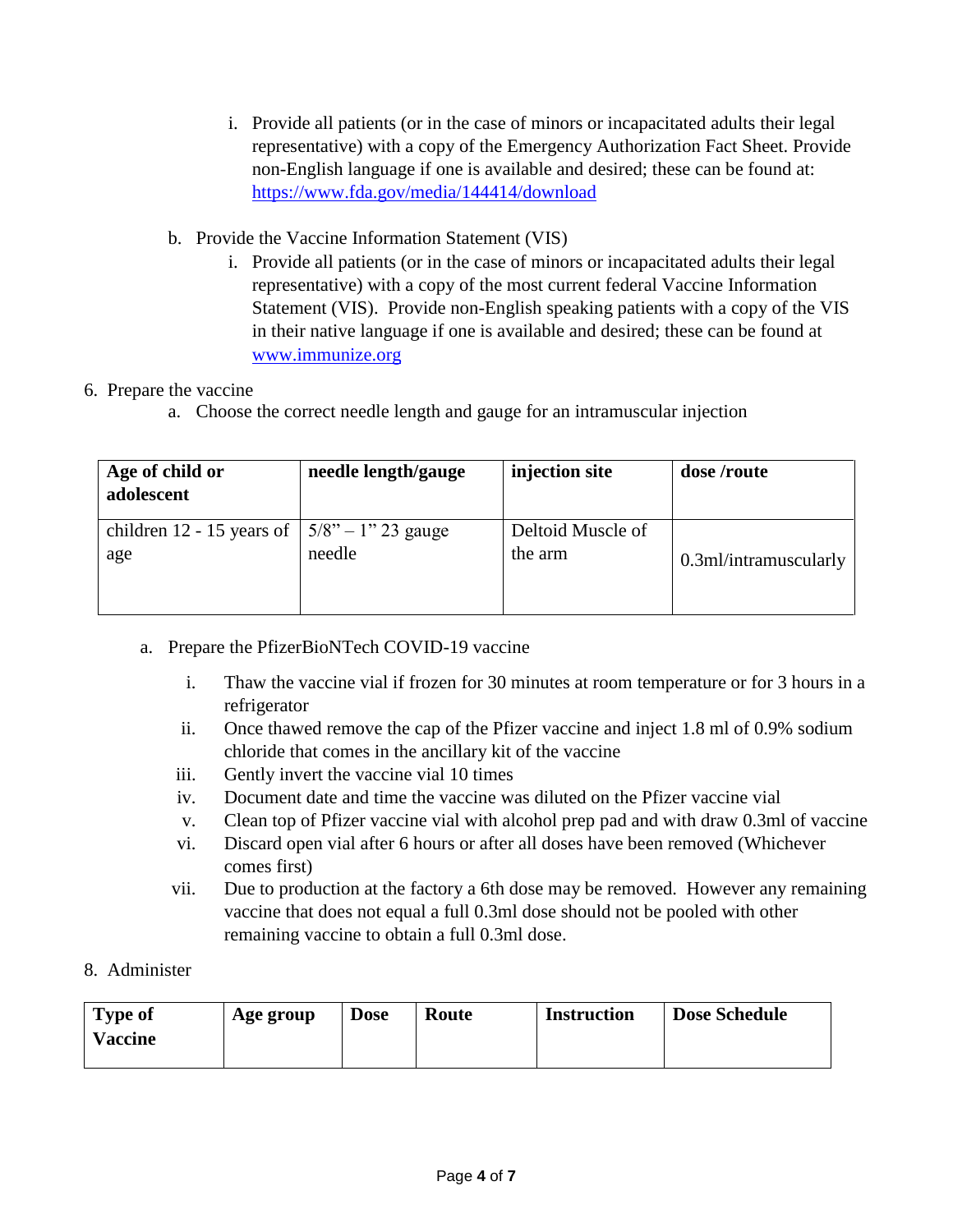|                | Adolescents     | $0.3$ ml | Intramuscular | Administer     | Give dose # 2 21   |
|----------------|-----------------|----------|---------------|----------------|--------------------|
| PfizerBioNTech | $12 - 15$ years |          |               | vaccine in     | days from dose #   |
|                | of age          |          |               | deltoid muscle | $1*$               |
|                |                 |          |               |                |                    |
|                |                 |          |               |                | Give dose #3 at    |
|                |                 |          |               |                | least 28 days from |
|                |                 |          |               |                | dose $#2$          |
|                |                 |          |               |                |                    |

\* Patients who do not receive the  $2<sup>nd</sup>$  vaccination dose at 21 days should still receive that  $2<sup>nd</sup>$  dose as soon as possible thereafter. Effectiveness of vaccination when the second dose is given beyond the 6 weeks interval from the first dose administration is unknown.

\*\* For individuals in which a 3rd dose is recommended the same mRNA vaccine should be used. A person should not receive more than three mRNA vaccines. If the mRNA vaccine product give for the first two doses is not available or is unknown either mRNA vaccine product may be administered.

All vaccine recipients should be monitored for at least 15 minutes following each vaccination dose.

- 9. Document Vaccination
	- a. Consent Form: Record the date the vaccine was administered, the manufacturer and lot number, the vaccination site and route, the vaccine dosage, and the name and title of the person administering the vaccine. Document the VIS/EUA given, and VIS/EUA publication date.
	- b. Immunization Record Card: Record the date of vaccination, and the name/location of the administering clinic.
	- c. Documentation of the vaccination in Missouri's immunization information system
- 10. Emergency medical protocol for management of anaphylactic reaction in children
	- a. If a patient experiences itching and swelling confined to the injection site where the vaccination was given, apply a cold compress to the injection site. Observe patient closely for the development of generalized symptoms until symptoms resolve.
	- b. If symptoms are generalized (generalized itching, redness, urticaria (hives); or include angioedema (swelling of the lips, face, or throat); shortness of breath; shock; or abdominal cramping; call 911 and notify the patient's physician. Notifications should be done by a second person while the primary healthcare professional assesses the airway, breathing, circulation and level of consciousness of the patient. Vital signs (heart rate, respirations and Blood Pressure, pulse ox) should be taken every 5 minutes.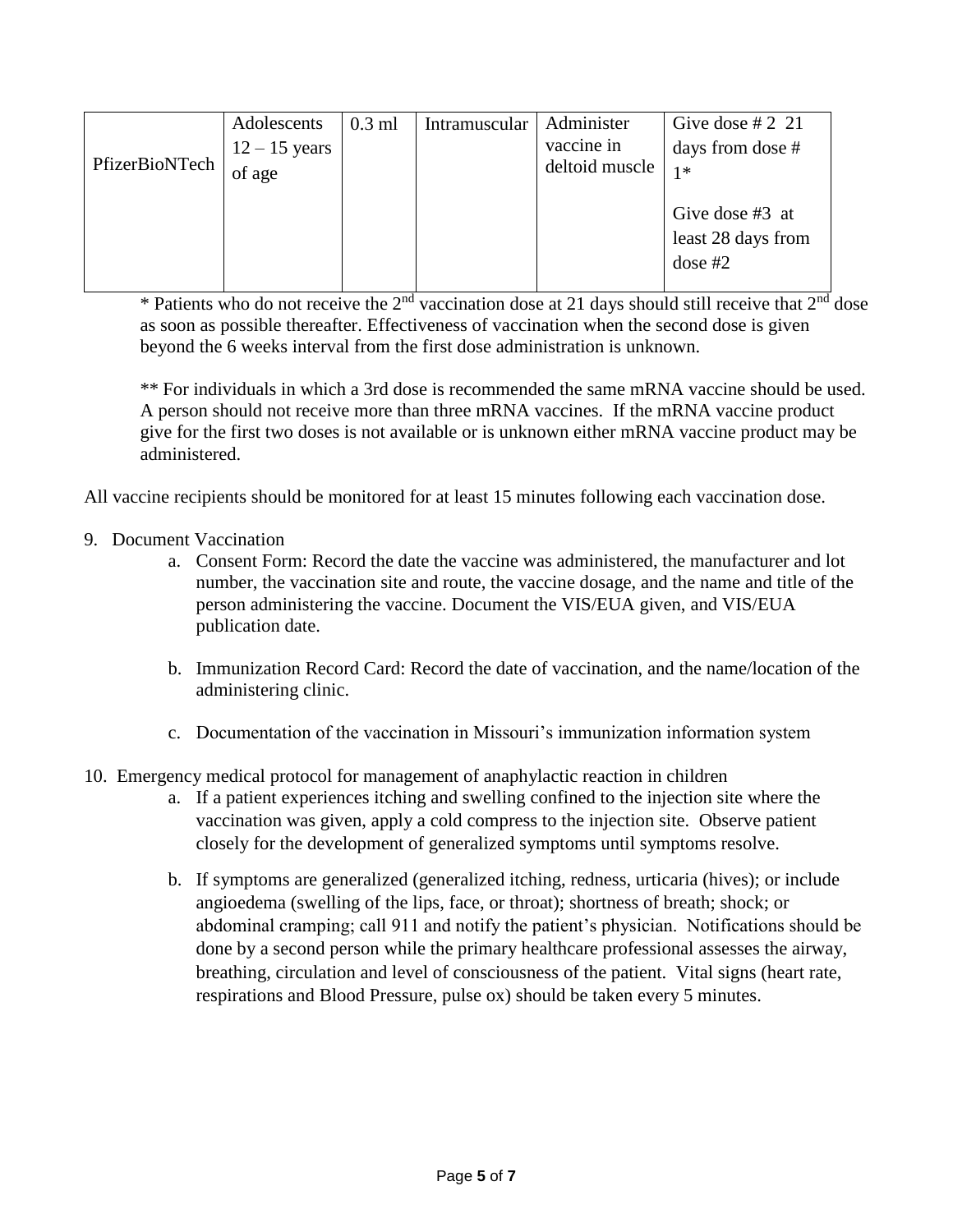First Line Treatment Epinephrine

| Age group             | Range of weight       | <b>Epinephrine dose</b>                                                                                                 |                                                                |  |
|-----------------------|-----------------------|-------------------------------------------------------------------------------------------------------------------------|----------------------------------------------------------------|--|
| 12 years of age       | 77-99 lbs. or 35-45   | $1.0$ mg/mL aqueous solution<br>$(1:1000$ dilution);<br>intramuscular. Minimum<br>$dose: 0.05$ mL<br>$0.35 - 0.4$ ml or | Epinephrine auto<br>injector or prefilled<br>syringe $0.3$ mg) |  |
|                       | kg.                   |                                                                                                                         | $0.3$ mg/dose                                                  |  |
| 13-15 years of<br>age | 100+lbs. or $46+$ kg. | $0.5$ ml or $0.5$ mg                                                                                                    |                                                                |  |

 If weight known, then dose by weight is preferred, if unknown then dose by age is appropriate. May use Diphenhydramine (Benadryl) as a second line treatment

| Age group          | Range of weight                          | Diphenhydramine (Benadryl) dose                     |  |
|--------------------|------------------------------------------|-----------------------------------------------------|--|
|                    |                                          | 50mg/ml intramuscularly                             |  |
| 12 years of age    | 57-99 lbs. or 26-45 kg.   25-50 mg/ dose |                                                     |  |
| 13-15 years of age | $100+$ lbs. or 46+ kg.                   | 50 mg/dose (up to 50 mg or 100 mg single dose) $**$ |  |

If weight known then dose by weight is preferred, if unknown then dose by age is appropriate.

\*\* AAP. Red Book: 2018–2021, 31st ed. (p. 66). Diphenhydramine maximum single dose for children younger than age 12 years is 40 mg, for children age 12 years and older, 100 mg.

- i. Monitor the patient closely until EMS arrives. Monitor blood pressure and pulse every 5 minutes.
- ii. If EMS has not arrived and symptoms are still present, repeat dose of epinephrine every 5-15 minutes for up to 3 doses depending on patient's response.
- iii. Record the patient's reaction to the vaccine (e.g., hives, anaphylaxis), all vital signs, and medications administered to the patient, including time dosage, response, and the name of the medical personnel who administered the medication and other relevant clinical information. Report the incident to the Vaccine Adverse Event Reporting System (VAERS) at <https://vaers.hhs.gov/reportevent.html> or call 1-800-822-7967.
- iv. Notify the patient's primary care physician.